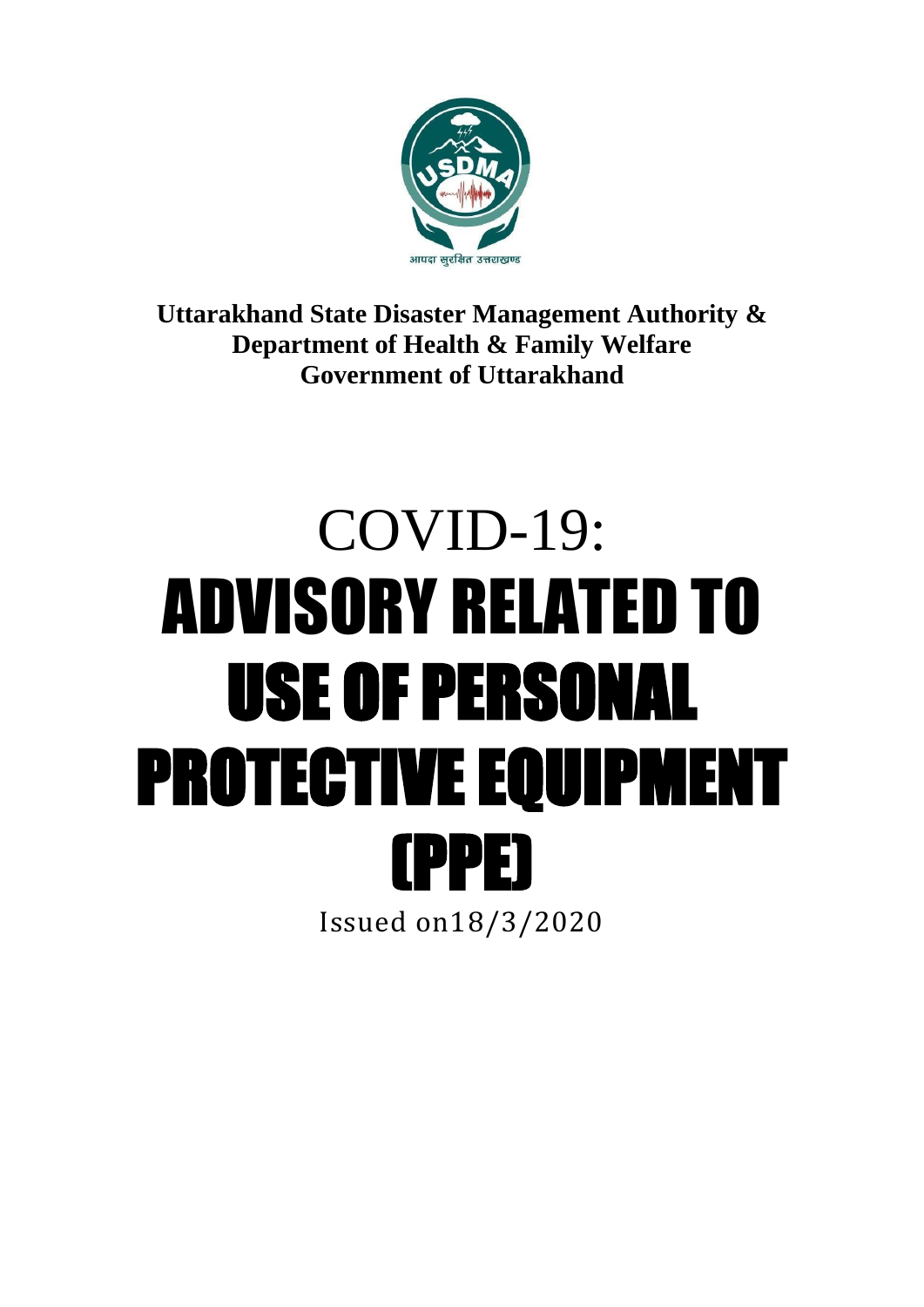#### *All activities need to be conducted in consultation with department of health* **Personnel involved in these operations need to be trained by the master trainers of the district.**

#### **Advisory related to Use of Personal Protective Equipment (PPE)**

Personal protective equipment (PPE) is specialized clothing or equipment, worn by an employee for protection against infectious materials.

All of the PPE listed here prevent contact with the infectious agent, or body fluid that may contain the infectious agent, by creating a barrier between the worker and the infectious material.

Components of PPEs – Glove, Gown/Apron, Mask, Respirators, Goggles, Face shields and Shoes.

#### **Advisory**

Gloves protect the hands, gowns or aprons protect the skin and/or clothing, masks and respirators protect the mouth and nose, goggles protect the eyes, and face shields protect the entire face and shoes to protect feet. The respirator has been designed to protect the respiratory tract from airborne transmission of infectious agents.

Gloves protect you against contact with infectious materials. However, once contaminated, gloves can become a means for spreading infectious materials to yourself, other patients or environmental surfaces. Therefore, the way gloves are used can influence the risk of disease transmission.

#### **Do's and Don'ts of Glove Use**

a. Work from "clean to dirty": It refers to touching clean body sites or surfaces before you touch dirty or heavily contaminated areas.

b. Limit opportunities for "touch contamination" - protect yourself, others, and the environment.

- i. Don't touch your face or adjust PPE with contaminated gloves
- ii. Don't touch environmental surfaces except as necessary during patient care
- c. Change gloves
	- i. During use if torn and when heavily soiled (even during use on the same patient)
	- ii. After use on each patient
- d. Discard in appropriate receptacle
	- i. Never wash or reuse disposable glove

#### **Sequence for Donning PPE**

a. The gown should be donned first.

b. The mask or respirator should be put on next and properly adjusted to fit; remember to fit check the respirator.

c. The goggles or face shield should be donned next and the gloves are donned last.

#### **How to Don a Gown**

- a. Select appropriate type and size
- b. Opening is in the back
- c. Secure at neck and waist
- d. If gown is too small, use two gowns
- e. Gown #1 ties in front
- f. Gown #2 ties in back

#### **How to Don a Mask**

- a. Place over nose, mouth and chin
- b. Fit flexible nose piece over nose bridge
- c. Secure on head with ties or elastic
- d. Adjust to fit



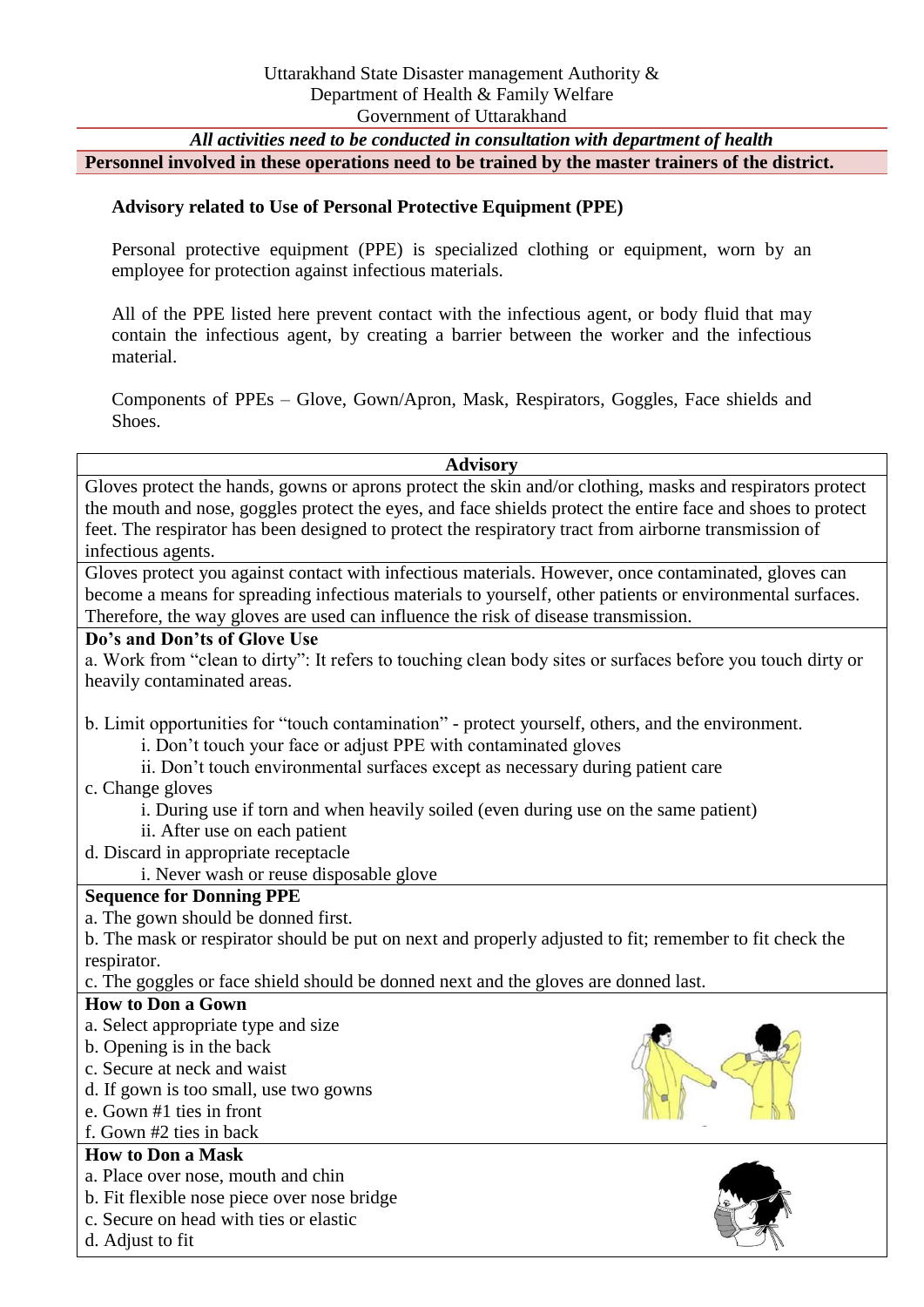#### **How to Don a Particulate Respirator**

- a. Select a fit tested respirator
- b. Place over nose, mouth and chin
- c. Fit flexible nose piece over nose bridge
- d. Secure on head with elastic
- e. Adjust to fit
- f. Perform a fit check
	- i. Inhale respirator should collapse
	- ii. Exhale check for leakage around face

## **How to Don Eye and Face Protection**

a. Position goggles over eyes and secure to the head using the ear pieces or headband

- b. Position face shield over face and secure on brow with headband
- c. Adjust to fit comfortably

## **How to Don Gloves**

- a. Don gloves last
- b. Select correct type and size
- c. Insert hands into gloves
- d. Extend gloves over isolation gown cuffs

# **Sequence for Removing PPE**

- a. Gloves
- b. Face shield or goggles
- c. Gown

# d. Mask or respirator

## **Where to Remove PPE**

- a. At doorway, before leaving patient room or in anteroom\*
- b. Remove respirator outside room, after door has been closed\*
- c. Ensure that hand hygiene facilities are available at the point needed, e.g., sink or alcohol-based hand rub

#### **How to Remove Gloves**

a. Using one gloved hand, grasp the outside of the opposite glove near the wrist.

b. Pull and peel the glove away from the hand. c. The glove should now be turned inside-out, with the contaminated side now on the inside.

d. Hold the removed glove in the opposite gloved hand.

- e. Slide ungloved finger under the wrist of the remaining glove
- f. Peel off from inside, creating a bag for both gloves
- g. Discard

# **Remove Goggles or Face Shield**

a. Using ungloved hands, grasp the "clean" ear or head pieces and lift away from face.

b. If goggle or face shield are reusable, place them in a designated receptacle for subsequent reprocessing.

c. Otherwise, discard them in the waste receptacle.